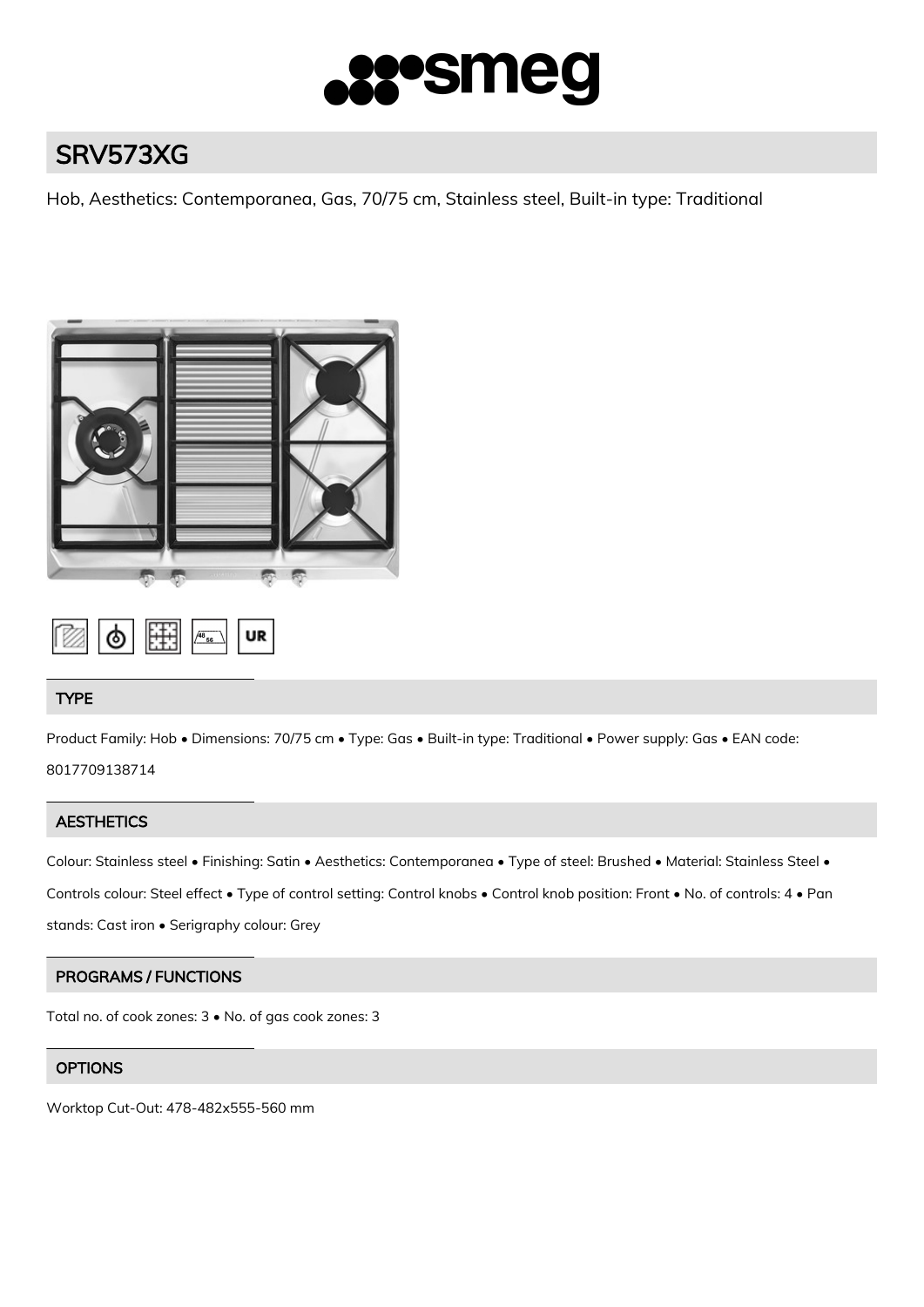## COOKING ZONES

1st zone position: Left • 2nd zone position: Rear-right • 3rd zone position: Front-right • 1st zone type: Gas - 2UR (dual) • 2nd zone type: Gas - Rapid • 3rd zone type: Gas - Semi Rapid • 1st zone power: 5.00 kW • 2nd zone power: 2.55 kW • 3rd zone power: 1.65 kW

## TECHNICAL FEATURES

Gas Type: G110 City gas • Gas safety valves: Yes • Automatic Ignition: Yes

# PERFORMANCE / ENERGY LABEL

#### ELECTRICAL CONNECTION

Gas connection rating (W): 9150 W • Electrical connection rating (W): 1 W • Voltage (V): 220-240 V • Frequency (Hz): 50/60 Hz

• Power supply cable length: 120 cm

## ALSO AVAILABLE

## LOGISTIC INFORMATION

Dimensions of the product (mm): 32x685x500 • Depth: 500 mm • Width: 685 mm • Product Height: 32 mm • Net weight (kg):

12.200 kg • Gross weight (kg): 13.500 kg

## ACCESSORIES INCLUDED

Other gas nozzles included: G30 GPL Liquid gas, G20 Natural gasWok stand: 1

## **OPTIONAL**

BB3679: Grill, HobsC70CX-1: Cover, Hobs